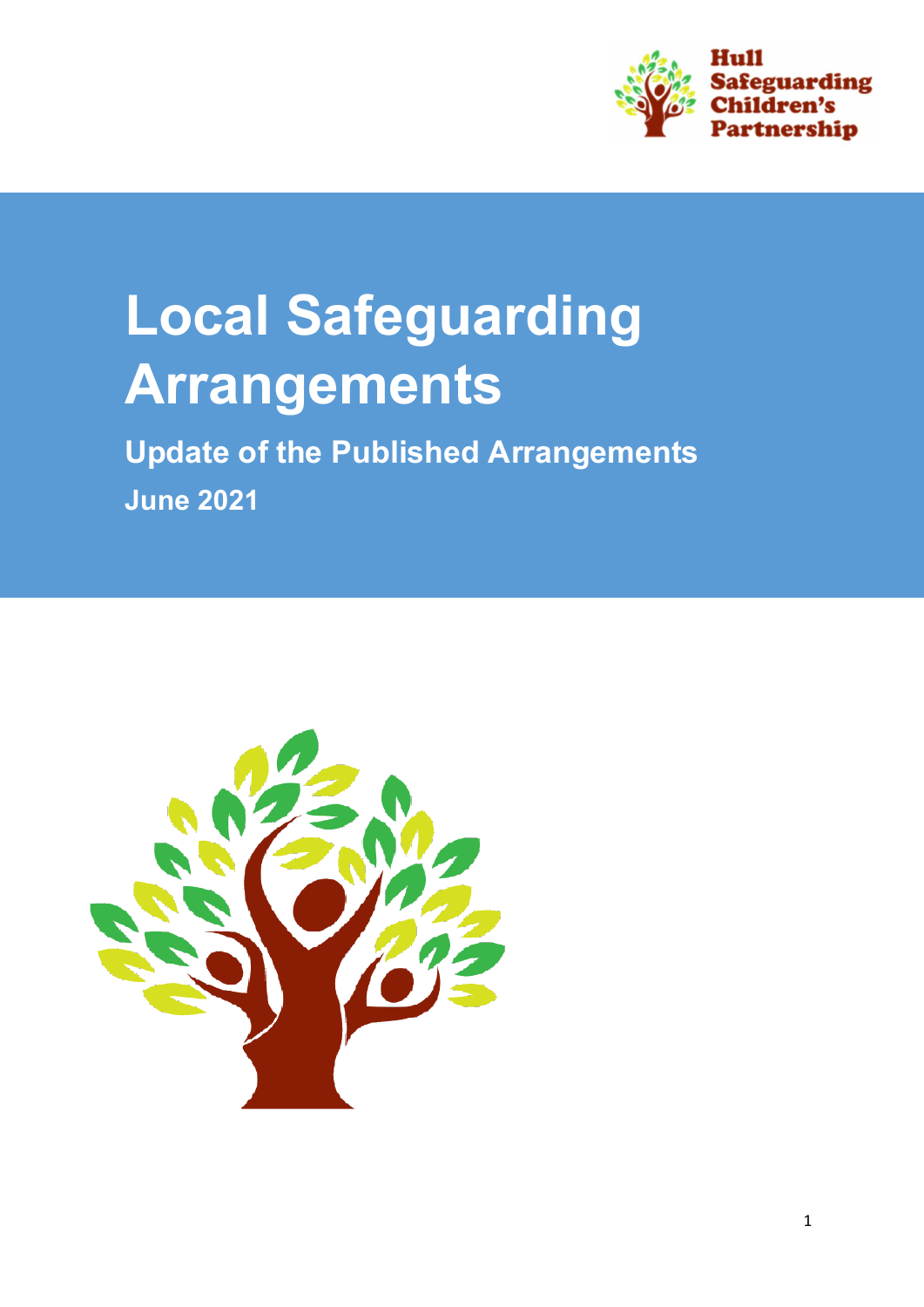# 1. Introduction

- 1.1 This is an interim update of the Hull Safeguarding Children's Partnership (HSCP) local safeguarding published arrangements. The arrangements were first published, as required by legislation, in June 2019. This update should be read in conjunction with the annual report ( $1<sup>st</sup>$  October 2019 –  $30<sup>th</sup>$  September 2020) and the update of the annual report ( $1<sup>st</sup> October 2020 - 31<sup>st</sup> March 2021$ ).
- 1.2 The first annual report set out in some detail Hull's progress in implementing the new arrangements set out as published in June 2019. For a variety of reasons, the model agreed (and published) for the partnership was not assessed to be working well enough and in July 2020, the Executive Board agreed a need to review the model and make revisions where necessary to ensure 'fit for purpose' arrangements for the long-term future.
- 1.3 The review focused on the assessed need to strengthen arrangements in three main aspects:
	- 1.3.1 Strengthening arrangements for independent scrutiny and challenge and for ongoing assurance activity;
	- 1.3.2 Building the dedicated capacity needed to lead and drive partnership work, and;
	- 1.3.3 Re-engaging in a meaningful way at strategic level with the wider group of key 'relevant agencies' who had been marginalised and disenfranchised within the published model and by the process for designing the new arrangements.
- 1.4 This update describes the main changes agreed to the published arrangements to date and will be fully updated once final decisions have been taken about replacing the 'learning hub' which was a core element of the original, published model and about how plans currently being pursued to develop a formal strategic alignment with the community safety and adults safeguarding boards evolve.

### 2. Background and Context

- 2.1 The Children and Social Work Act 2017 abolished Local Child Safeguarding Boards (LSCBs). In their place a duty was placed upon local authorities, the police and clinical commissioning groups to establish multi-agency safeguarding arrangements. The three partners had an equal and shared statutory duty to publish their new, replacement arrangements by  $29<sup>th</sup>$  June 2019 and to implement these by 29<sup>th</sup> September 2019.
- 2.2 The annual report described the process of designing the new arrangements which were published in June 2019 and implemented in September 2019.
- 2.3 The shared ambition, principles and values described in the published arrangements have not changed; the means by which these will be achieved has been re-visited, reviewed and reinvigorated.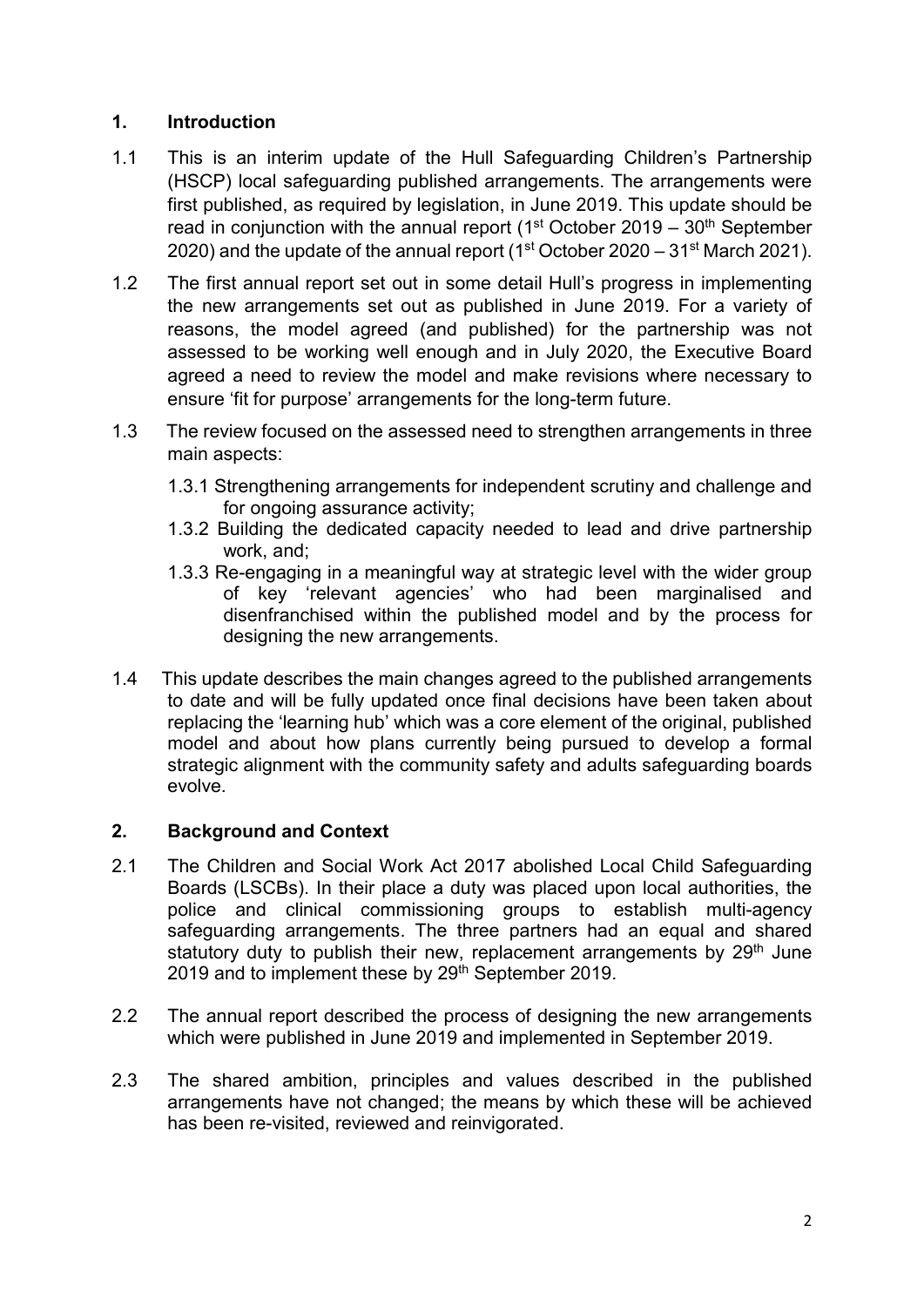# 3. The Executive Board

3.1 The Executive Board continues to be constituted as described in the published arrangements (made up of the safeguarding executive leads nominated by the three statutory partners – police, local authority and clinical commissioning group) and with the same meeting and reporting arrangements, but with the important addition of direct representation on behalf of Hull's schools and learning partnership, currently by a chief executive of one of Hull's local multi-academy trusts.

## 4. Independence, Scrutiny and Assurance

- 4.1 The Executive Board has agreed and established a role of independent chair (effective from December 2020). The post holder chairs monthly meetings of the Executive Board and quarterly meetings of the relevant agencies group (see below) and will play a key role in independently challenging and holding to account the safeguarding partners.
- 4.2 The Board also established the role of Independent Scrutineer. A pool of scrutineers will be appointed from a range of backgrounds and disciplines, so that independent expertise can be secured most relevant to the scrutiny topic.
- 4.3 The Board also agreed and published its Scrutiny and Assurance Framework in October 2020.

### 5. HSCP Business Unit

- 5.1 The published model described the creation of a 'learning hub' made up of one representative from each of the statutory partners, with a Programme Manager role, overseen by a part-time manager and supported by two business support roles.
- 5.2. This model has now been suspended as an outcome of the review. A full-time HSCP Manager role has been created to lead and drive forward the work of the partnership. The business support roles have been retained, along with two dedicated training and development roles leading on designing and providing multi-agency safeguarding training.
- 5.3 The overall capacity needed will be reviewed in July 2021. Final decisions will be reflected in a full refresh of the published arrangements by 30<sup>th</sup> September 2021.

### 6. HSCP Governance

- 6.1 Changes have been made to the governance (structure) of the partnership, to strengthen the way in which improvement is overseen and driven. The revised arrangements are reflected in the diagram below.
- 6.2 The published arrangements described a VEMT (Vulnerable, Exploited, Missing & Trafficked) sub-group, but by the time of implementation, and with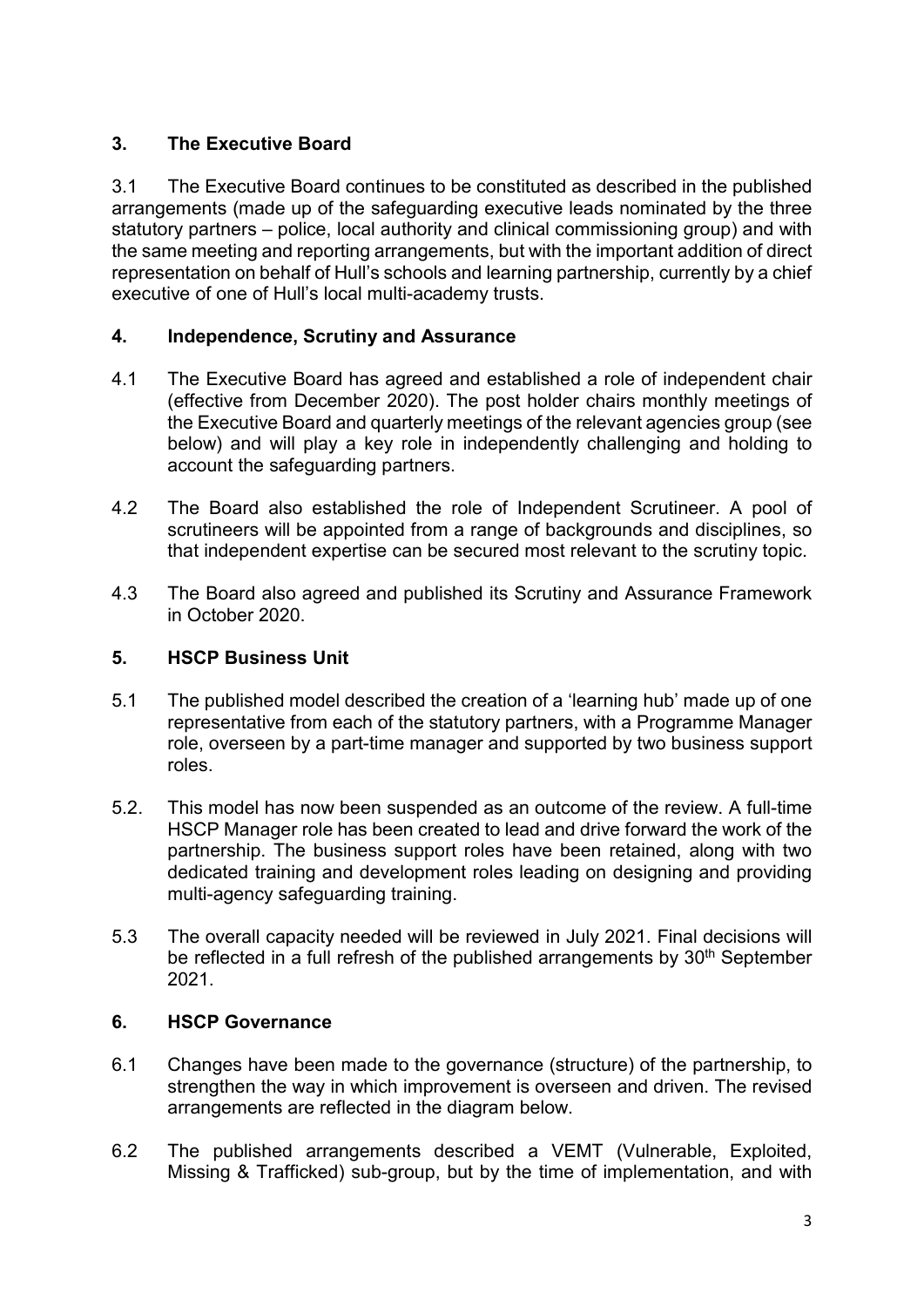the intention of streamlining arrangements, the Executive Board had taken the decision that contextual safeguarding could be effectively overseen by the EHASH Board. The EHASH Board, providing multi-agency strategic oversight of the 'front door' was not described in the structure diagram of the published arrangements but is now also a sub-group reporting directly to the HSCP Executive Board.

- 6.3 The Board has subsequently agreed the need to re-establish a separate strategic sub-group focusing on contextual safeguarding and to an additional sub-group with a focus on learning and development. These decisions are reflected in the structural diagram (Appendix 1).
- 6.4 Work is also underway between the HSCP, safeguarding adults, community safety and health and wellbeing boards to explore opportunities for closer collaboration and alignment, especially in relation to cross-cutting priorities. Once final decisions are reached about a more formal combined strategic board, these arrangements will also be reflected in the final update.

#### 7. Relevant Agencies

- 7.1 The published arrangements described relevant partners, most of whom are former statutory members of the LSCB, as 'stakeholders' with whom there would be regular engagement.
- 7.2 This group of key safeguarding partners, across the statutory and voluntary sectors, is now known as the 'Relevant Agencies Group' and a structure has been established to ensure regular meetings with the Chair.

#### 8. Conclusions

8.1 This update briefly describes the key changes made to the arrangements originally published in June 2019. A full revision will be made and published in September 2021, once final decisions have been taken in relation to the business support unit and the developing partnership with other key local strategic boards.